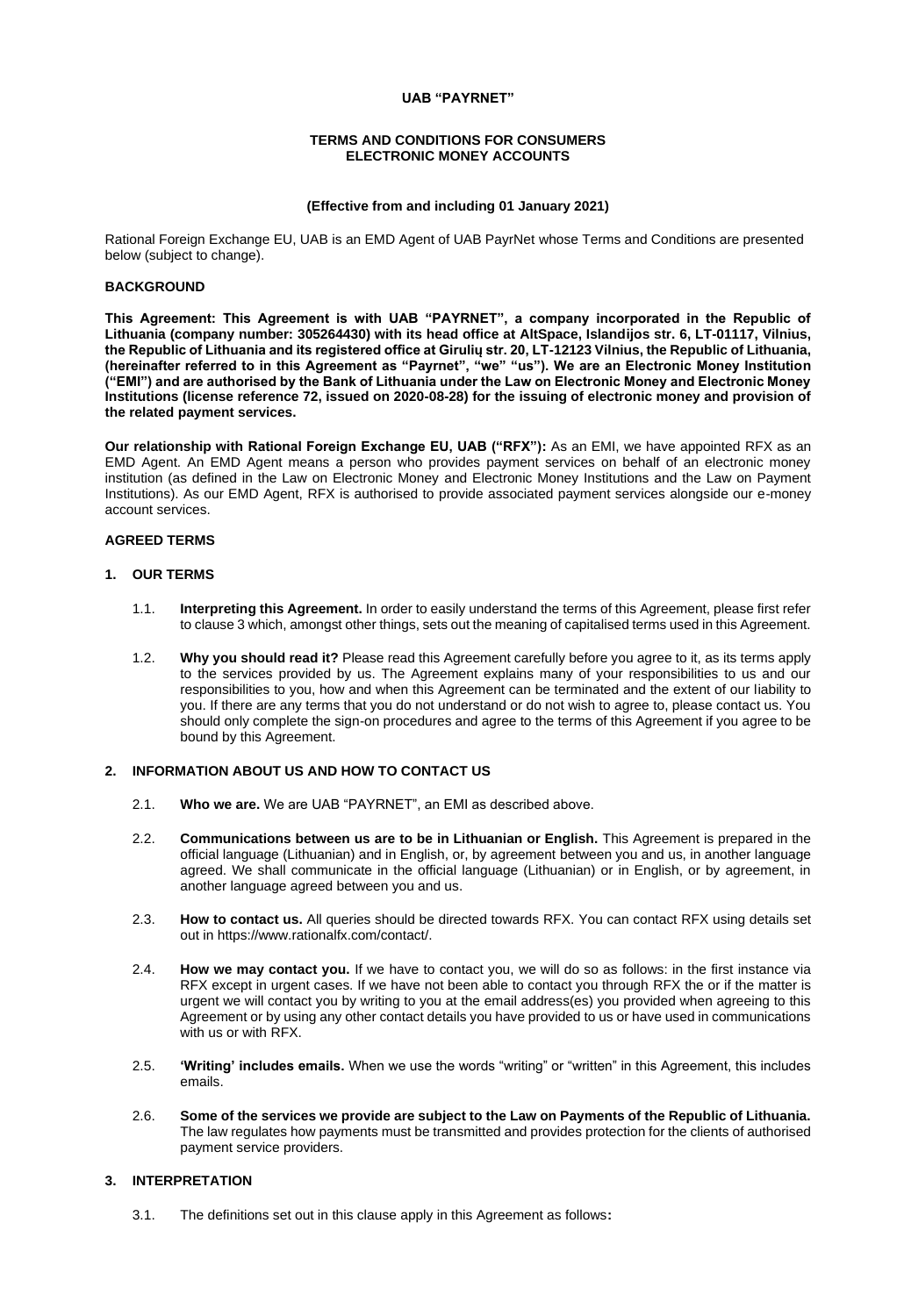**"Agreement"** means this agreement and the privacy policy, a copy of which is available on our Website.

**"Consumer"** means an individual who, in entering into this Agreement, is acting for a purpose other than a trade, business or profession.

**"Business Day"** means a day when the clearing banks in Vilnius are open for business, excluding Saturdays, Sundays and public holidays in Lithuania.

**"Durable Medium"** means an instrument which enables you to store information addressed personally to you in a way accessible for future reference for a period of time adequate for the purposes of the information and which allows the unchanged reproduction of the information stored.

**"Electronic Money"** means electronically stored monetary value as represented by a claim against us.

**"Regulations"** means the Law on Payments of the Republic of Lithuania No VIII-1370 of 28 October 1999 (as amended) and the Law on Electronic Money and Electronic Money Institutions of the Republic of Lithuania No XIII-1094 of 17 April 2018 (as amended).

**"Safeguarded Account"** means the bank account(s) belonging to us, which are separate to our own office bank accounts, into which we will receive money from you, or on your behalf, in return for the issuance of Electronic Money.

**"Services"** means the e-money account services.

**"Website"** means our website from time to time, currently […].

- 3.2. Sub-clause, clause and paragraph headings shall not affect the interpretation of this Agreement and references to sub-clauses, clauses and paragraphs are to the sub-clauses, clauses and paragraphs of this Agreement.
- 3.3. Any words following the terms including, include, in particular, for example or any similar expression shall be construed as illustrative and shall not limit the sense of the words, description, definition, phrase or term preceding those terms.
- 3.4. Unless the context otherwise requires, words in the singular shall include the plural, and in the plural shall include the singular.
- 3.5. A reference to a statute or statutory provision is a reference to it as amended, extended or re-enacted from time to time and reference to a statute or statutory provision shall include all subordinate legislation made from time to time.

## **4. TERM AND BECOMING A CLIENT**

- 4.1. **How can you agree to this Agreement?** You can agree to this Agreement through registering with RFX.
- 4.2. **When will you become a client of ours?** You will be bound by this Agreement once you have agreed to it as set out above and this Agreement shall remain in force until terminated in accordance with its terms**.**

## **5. SERVICES**

- 5.1. As part of the Services, we shall issue you with Electronic Money upon receipt of money from you or a third party on your behalf, store your Electronic Money and redeem Electronic Money both on your express instruction and in accordance with this Agreement and the agreement of RFX.
- 5.2. **Our Services do not include the provision of advice.** We do not offer advice under this Agreement on any matter including (without limit) the merits or otherwise of any currency transactions, on taxation, or markets.
- 5.3. **Provision of payment services.** We shall provide you only with the Services as per clause 5.1 above. RFX shall, under a separate agreement between you and RFX, provide you with other agreed payment services. For the avoidance of doubt, that separate agreement between RFX and you for the provision of payment services constitutes the framework agreement between the payment service provider and payment service user, which shall include all the information required under the Regulations. This Agreement therefore does not describe the provision of payment services, for which you shall refer to your agreement with RFX.

### **6. ISSUING ELECTRONIC MONEY TO YOU**

6.1. Where we receive money from you or on your behalf, this money will be held by us in the relevant Safeguarded Account in exchange for the issuance by us to you of Electronic Money. Your funds will not be used by us for any other purpose and in the unlikely event that we become insolvent, your e-money is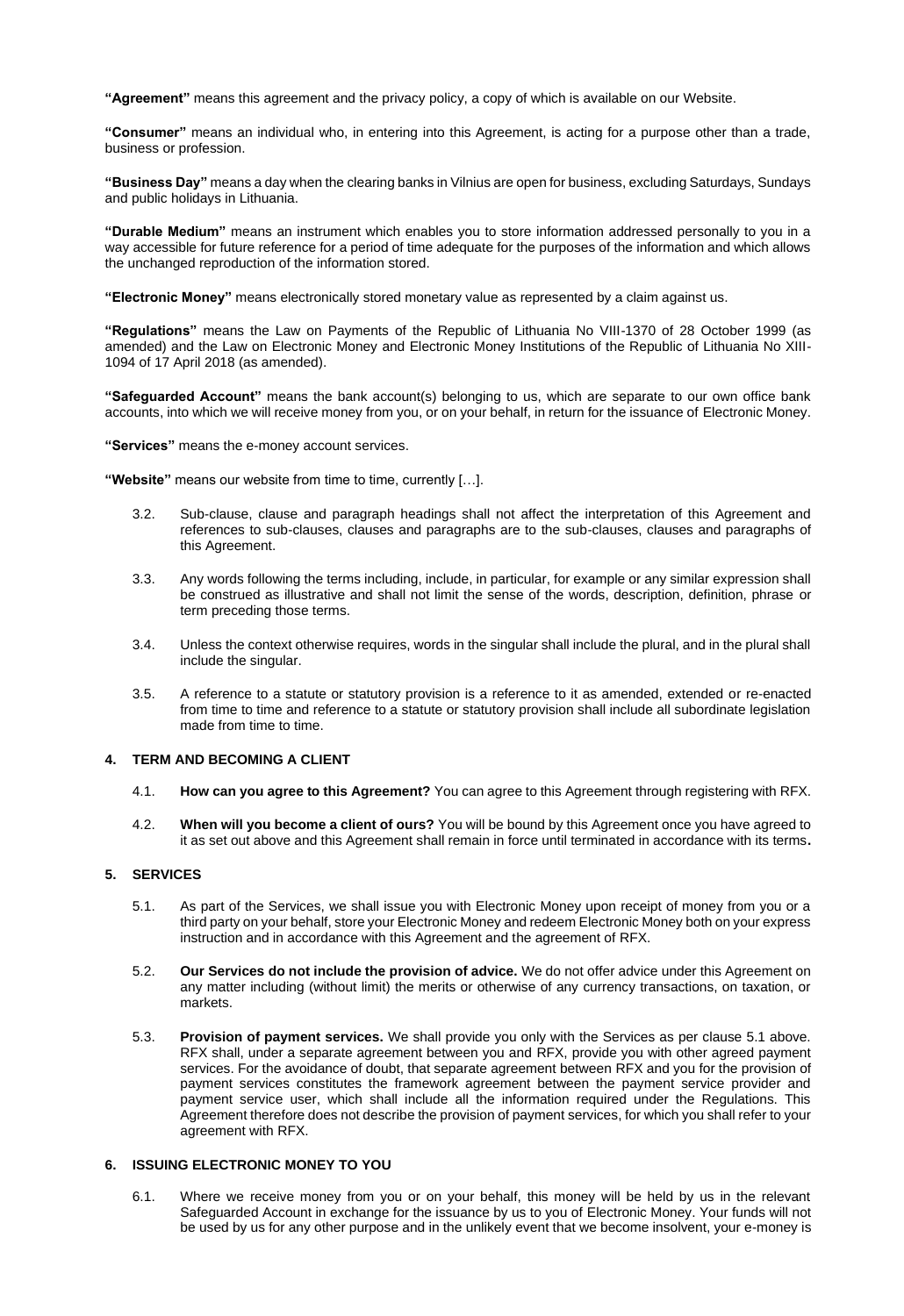protected in an EEA-authorised credit institution or the Bank of Lithuania.

- 6.2. When we issue you with Electronic Money, you holding the Electronic Money and us holding the funds corresponding to the Electronic Money is not the same as a bank holding your money in that (i) we cannot and will not use the funds to invest or lend to other persons or entities; (ii) the Electronic Money will not accrue interest; and (iii) the Electronic Money is not covered by the Deposit Insurance Scheme of the Republic of Lithuania or a comparable guarantee scheme in any other country.
- 6.3. You may hold Electronic Money and we may hold funds corresponding to your Electronic Money indefinitely. However, if we hold Electronic Money for you for more than 12 (twelve) months, with no activity on the account during those 12 (twelve) months, we shall use reasonable endeavours to contact you to redeem the Electronic Money and return the corresponding funds to you. If we are unable to contact you, we may redeem the Electronic Money and send the corresponding funds, less any of our costs incurred, to the last known bank account we have on file for you.
- 6.4. You can redeem the Electronic Money you hold with us and receive the corresponding funds into a bank account belonging to you by entering into a payment contract between RFX and you whereby RFX commits to executing one or more payments on your behalf pursuant to a request from you to RFX for RFX to execute one or more payments and using your own bank details as the recipient of money pursuant to such payments.
- 6.5. When executing the payment under a request from you to RFX to the recipient, we will also automatically redeem your Electronic Money and send the corresponding amount of funds to the recipient of money pursuant to such payment according to the terms of the relevant payment contract between RFX and you.
- 6.6. Redemption of your Electronic Money as such will always be free of charge.
- 6.7. We accept no responsibility in the event that you send money to the incorrect account.
- 6.8. We do not accept cash or cheques. We accept monies via a variety of methods of electronic funds transfer to our bank account, the details of which we shall provide to you upon request.

## **7. GENERAL LIMITATION OF LIABILITY**

- 7.1. Where we and another person (such as a payment services provider) are liable to you in respect of the same matter or item, you agree that our liability to you will not be increased by any limitation of liability you have agreed with that other person or because of your inability to recover from that other person beyond what our liability would have been had no such limitation been agreed and/or if that other person had paid his or its share.
- 7.2. Where any loss, liability, cost or expense (a "Loss") is suffered by you for which we would otherwise be jointly and severally or jointly liable with any third party or third parties, the extent to which such Loss shall be recoverable by you from us (as opposed to any third parties) shall be limited so as to be in proportion to the aggregate of our contribution to the overall fault for such Loss, as agreed between all of the relevant parties or, in the absence of agreement, as determined by a court of competent jurisdiction. For the purposes of assessing the contribution to the Loss in question of any third party for the purposes of this clause, no account shall be taken of any limit imposed or agreed on the amount of liability of such third party by any agreement (including any settlement agreement) made before or after such Loss occurred or was otherwise incurred.
- 7.3. We shall not be liable for any bank charges that you may incur in sending funds to or receiving funds from us.
- 7.4. Nothing in this Agreement limits or excludes our liability for death or personal injury caused by our negligence or for any damage or liability incurred by you as a result of fraud or fraudulent misrepresentation by us or to the extent that the liability may not be excluded or limited by any applicable law.

# **8. COMPLAINTS**

- 8.1. If you feel that we have not met your expectations in the delivery of our Services, in the first instance contact RFX using the contact email address for complaints set out in the separate agreement between you and RFX. If RFX does not deal with your complaint adequately, please contact us via email to complaints@payr.net.
- 8.2. We have internal procedures for handling complaints fairly and promptly in accordance with the Bank of Lithuania requirements. A copy of our complaints' procedure is available on our Website and may also be submitted to you directly upon request.
- 8.3. We will respond to your complaint in writing or using another Durable Medium within 15 (fifteen) Business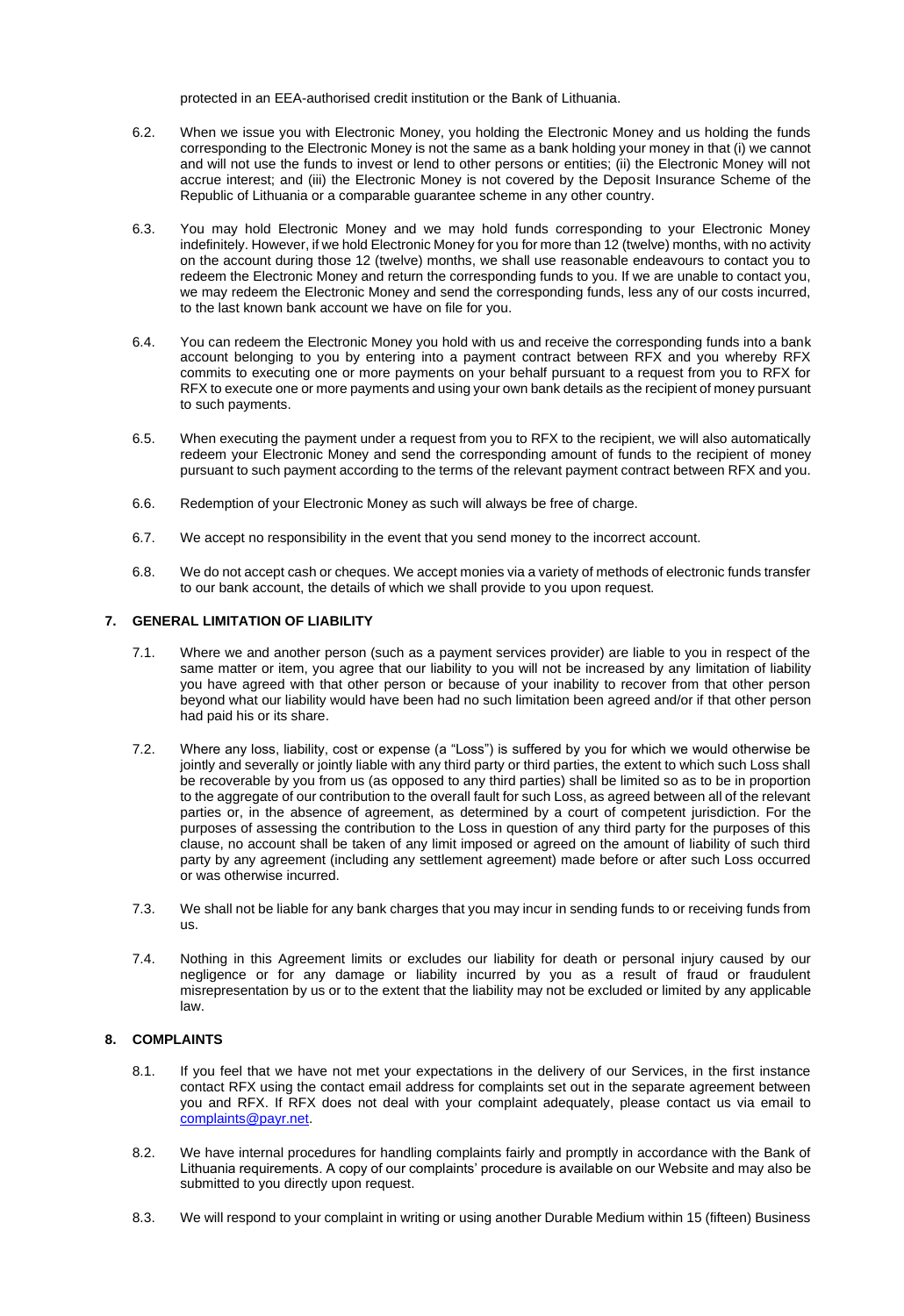Days after the receipt of complaint. In exceptional cases, due to reasons which are beyond our control, we may send you a preliminary response by indicating reasons for delay and the term by which you will receive our final response. In any case the term for provision of final response will not exceed 35 (thirtyfive) Business Days after the receipt of complaint. Handling of complaints is free of charge. The claims shall be submitted, handled and responded to in Lithuanian or English, unless use of another language is agreed between you and us .

- 8.4. Should you not be satisfied with our final response, or should we fail to respond to you within 15 Business Days from receiving the claim, you shall have a right to apply to the Bank of Lithuania in three different ways: (1) through the electronic dispute settlement facility E-Government Gateway, (2) by completing a consumer application form and sending it to the Supervision Service of the Bank of Lithuania at Žalgirio str. 90, LT-09303 Vilnius, email: frpt@lb.lt, or (3) by filling out a free-form application and sending it to the Supervision Service of the Bank of Lithuania, Žalgirio str. 90, LT-09303 Vilnius, email: frpt@lb.lt. Whichever way you choose to submit the claim, it must be in the official language of the country, i.e. Lithuanian. You may only apply to the Bank of Lithuania within 1 year after you received from us a response that is not satisfactory, or after the 15 Business Days for responding has passed and we did not respond. Addressing us first is a precondition for you applying to the Bank of Lithuania. The decision of the Bank of Lithuania is not mandatory for us or you and you, even after the dispute was solved by the Bank of Lithuania, shall have a right to apply to the court.
- 8.5. In case you are generally not satisfied with us or our services, where there is no claim or disagreement between you and us, you may always approach the Bank of Lithuania by addressing a complaint to the Bank of Lithuania at Totorių str. 4, LT-01121 Vilnius, email: info@lb.lt, or to the Supervision Service of the Bank of Lithuania, Žalgirio str. 90, LT-09303 Vilnius, email: frpt@lb.lt.

## **9. ESTABLISHING YOUR IDENTITY**

- 9.1. To comply with the requirements of the Law on the Prevention of Money Laundering and Terrorist Financing of the Republic of Lithuania and related regulations, it may be necessary to obtain from you, and retain, evidence of your personal identity in our records from time to time. If satisfactory evidence is not promptly provided to us, we cannot accept you as our customer.
- 9.2. To assist us with meeting our obligations, we may carry out an electronic verification check via third party providers in order to verify your identity. If such searches are carried out, we may keep records of the contents and results of such searches in accordance with all current and applicable laws. You acknowledge that us carrying out an electronic verification check may leave a soft footprint on your credit history.
- 9.3. We are also obliged to report any reasonable suspicions about instructions received, transactions and activities to the regulatory authorities. This may affect our relationship with you so far as confidentiality is concerned. If we are required under legislation (including the Law on the Prevention of Money Laundering and Terrorist Financing of the Republic of Lithuania) to refrain from communicating with you and/or proceeding with your instructions, we can accept no liability for the consequences of being prevented from doing so.

## **10. TERMINATION**

#### 10.1. **When we may terminate or suspend this Agreement.**

- 10.1.1. We can terminate this Agreement at any time:
	- 10.1.1.1. if you breach this Agreement; and/or
	- 10.1.1.2. if we suspect that you are using the Services for any illegal purposes.
- 10.1.2. We may suspend or terminate your access to the Services where we have reasonable grounds for concern relating to: (i) the security of your account(s), whether or not you have informed us of a security breach; and/or (ii) the suspected unauthorised or fraudulent use of your account(s).
- 10.1.3. If RFX notifies us that its agreement with you has terminated, we can terminate this Agreement with immediate effect.
- 10.1.4. If you terminate your agreement with RFX or that agreement is terminated, we can terminate this Agreement with immediate effect.
- 10.1.5. If our agreement with RFX terminates, we will give you not less than sixty (60) days written notice to terminate this Agreement.
- 10.1.6. We may terminate this Agreement at any time and for any reason by giving you not less than sixty (60) days written notice.
- 10.2. When you may terminate this Agreement. You can terminate this Agreement at any time and for any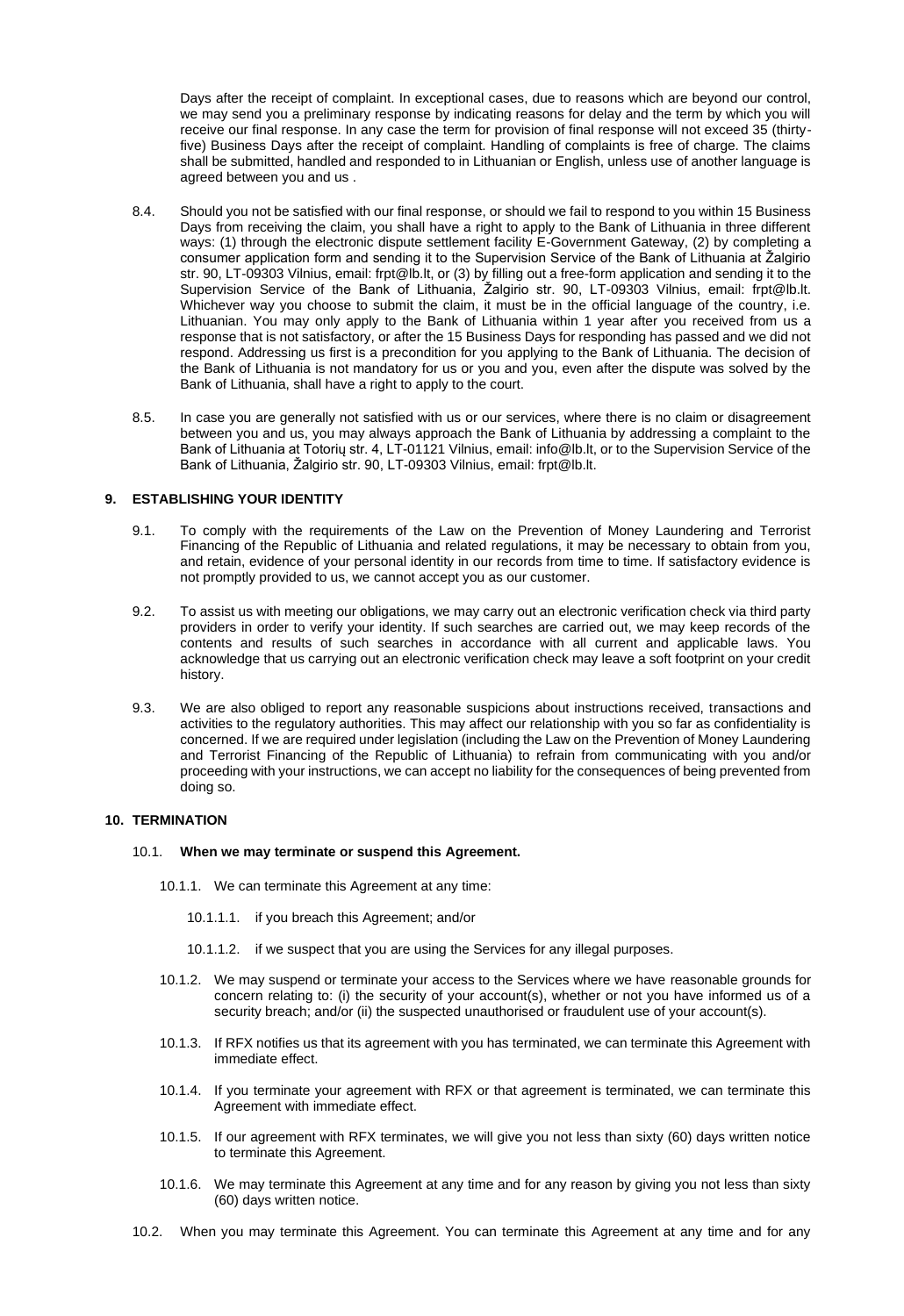reason by cancelling your agreement with RFX. We may contact you to confirm your request.

- 10.3. Effect of Termination. Upon the effective date of termination:
	- 10.3.1. you will no longer be able to avail yourself of the Services;
	- 10.3.2. we shall redeem any Electronic Money we hold for you and send the equivalent funds to a bank account in your name, unless agreed by both parties, less any monies which are due and owing to us. Redemption of your Electronic Money as such will always be free of charge.
- 10.4. After termination, you may contact us using the contact details set out in clause 2.3 to redeem any Electronic Money you still hold with us.

## **11. CONFIDENTIALITY**

- 11.1. We undertake that we shall not at any time, disclose to any person any of your confidential information, except in the following circumstances:
	- 11.1.1. to our employees, officers, representatives or advisers who need to know such information for the purposes of exercising our rights or carrying out our obligations under or in connection with this Agreement. We shall ensure that our employees, officers, representatives or advisers to whom we disclose your confidential information comply with this clause; and
	- 11.1.2. as may be required by law, a court of competent jurisdiction or any governmental or regulatory authority.

## **12. HOW WE MAY USE YOUR PERSONAL INFORMATION**

12.1. **How we may use your personal information.** We will only use your personal information as set out in our privacy policy which is available on our Website.

## **13. GENERAL**

- 13.1. **Even if we delay in enforcing under this Agreement, we can still enforce it later.** If we do not insist immediately that you do anything you are required to do under this Agreement, or if we delay in taking steps against you in respect of your breach of this Agreement that will not mean that you do not have to do those things and it will not prevent us taking steps against you at a later date.
- 13.2. **What if something unexpected happens?** We shall have no liability to you under this Agreement or any contract if we are prevented from or delayed in performing our obligations under this Agreement, or from carrying on our business, by acts, events, omissions or accidents beyond our reasonable control, including, without limitation, strikes, lock-outs or other industrial disputes (whether involving us or any other party), failure of a utility service or transport or telecommunications network, act of God, war, riot, civil commotion, malicious damage, compliance with any law or governmental order, rule, regulation or direction, accident, breakdown of plant or machinery, fire, flood, storm or our default of sub-contractors, provided that you are notified of such an event and its expected duration.
- 13.3. **If a court finds part of this Agreement illegal, the rest will continue in force.** Each of the sub-clauses, clauses and paragraphs of this Agreement operates separately. If any court or relevant authority decides that any of them are unlawful, the remaining sub-clauses, clauses and paragraphs will remain in full force and effect.
- 13.4. **We are not partners, and neither of us may act as the other's agent.** Nothing in this Agreement is intended to or shall operate to create a partnership or joint venture between you and us, or authorise either party to act as agent for the other, and neither party shall have the authority to act in the name or on behalf of or otherwise to bind the other in any way (including, but not limited to, the making of any representation or warranty, the assumption of any obligation or liability and the exercise of any right or power).
- 13.5. **We can make amendments to this Agreement.** We shall have the right to make such amendments to this Agreement, via RFX, as are necessary to comply with any laws and regulations that are applicable to the performance of our obligations under this Agreement where such laws and regulations are implemented and/or amended after the date of this Agreement. Such amendments may be made at any time upon as much notice as possible to you and shall take effect following such notice, if any. If you object to the proposed amendments, you have the right to terminate this Agreement without charge before the date proposed by us for the entry into force of the changes. You will be deemed to have accepted the proposed amendments unless you notify us and terminate this Agreement before the date proposed by us for the entry into force of the changes. If we receive no objection from you, such amendments shall take effect from the date specified by us but may not affect any rights or obligations that have already arisen and will not be retrospective.